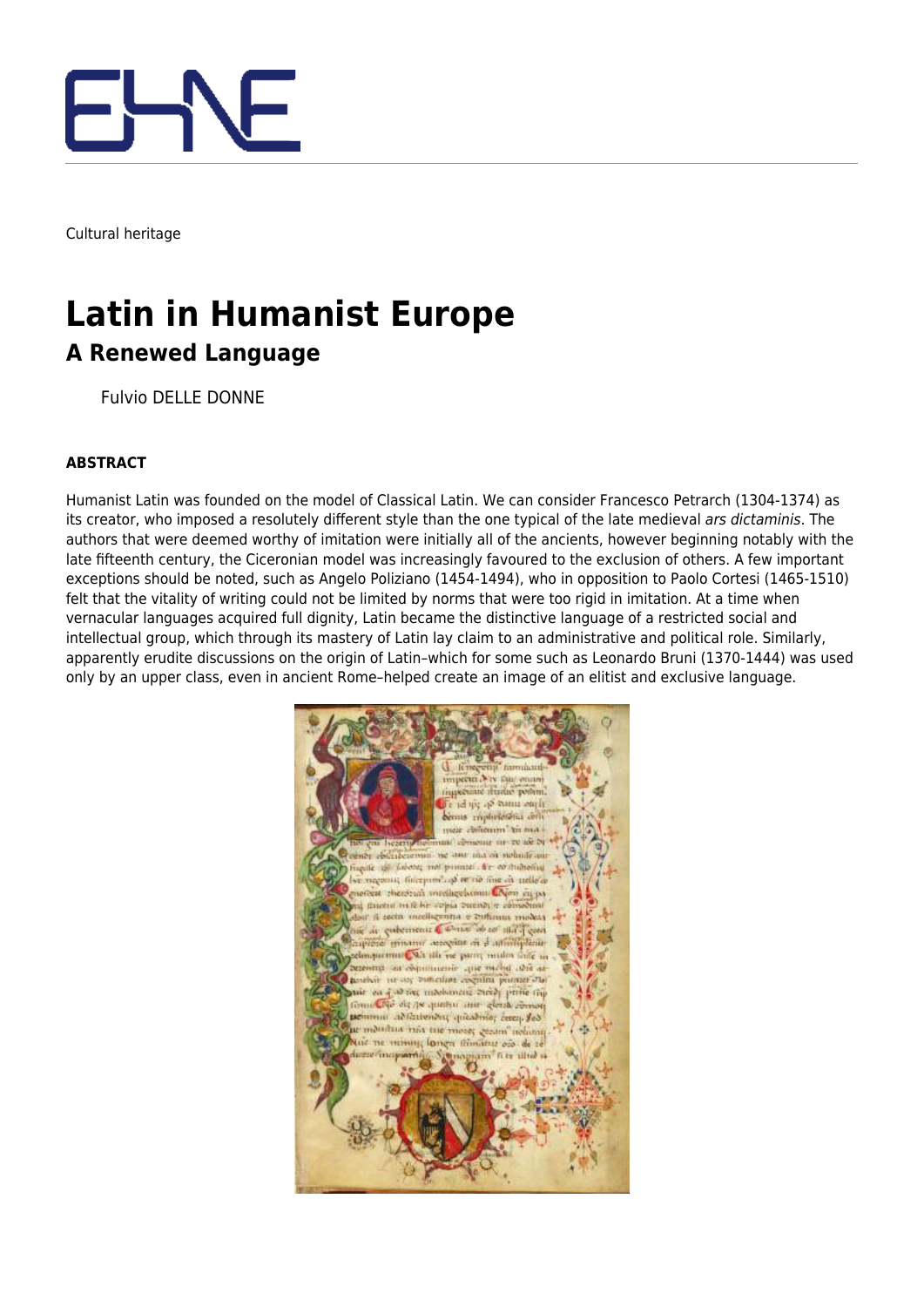Humanist Latin probably has an official birth date: August 9, 1352. This was the date when Francesco Petrarch (1304-1374) (Familiares, XIII, 5) recounted with a certain pride, in a letter to his friend Francesco Nelli, his failing the exam to become an apostolic secretary: his Latin style was too different from what was required, for it referred to that of the Classical age, and not that of the typically late medieval ars dictaminis (art of rhetorical composition). Petrarch's account marks not only the beginning of a new linguistic conception, but also the acquisition of a full awareness of his superiority. Approximately fifty years later, Leonardo Bruni (1370-1444)–a Florentine humanist who celebrated Petrarch as the first to bring the ancient beauty of Cicero's style back to the light–succeeded in obtaining the same post as apostolic secretary that Petrarch had not, while using the same style.

This new Latin constituted an element of cohesion within a dense socio-linguistic network that characterized European humanism as a whole. The language developed on the model of Classical authors was the primary tool in the constitution of a res publica litteratorum (The Republic of Letters), whose required condition was precisely the full mastery of a Latin with very precise characteristics. At a time when the vernacular languages were widespread, as well as henceforth fully accepted in diplomacy or administration, the use of a Classical type of Latin became a kind of weapon, likely to subject the person not mastering it. An example is once again provided by Petrarch, who as ambassador of the Visconti (the lords of Milan) to the king of France, refused in January 1361 to speak in French (a language that he certainly knew), and imposed the use of Latin. Furthermore, Enea Silvio Piccolomini (the future Pius II, pope from 1458 to 1464) recognized, in his De Europa (chapter 54), the virtue of the Florentines in electing chancellors instructed in the studia humanitatis rather than in law: "For they understood that Cicero and Quintillian, not Bartolo or Innocent, teach the art of writing and speaking" (trans. Robert Brown). The same elitist definition of humanist Latin can again be found in a discussion, apparently in a solely scholarly context, regarding the language actually spoken by the ancient Romans. The debate began in 1435 with Biondo Flavio (1392-1463) and Leonardo Bruni (1370-1444), when they were employed in Pope Eugene IV's courtroom. Biondo (De verbis Romanae locutionis) maintained that the "vulgar—was the historical evolution of Latin, born of the devastation caused by the barbarian invasions. Bruni (letter VI, 10), on the contrary—primarily in a version given by Biondo–situated himself in the continuity of medieval (and Dantean) doctrine, which opposed natural (vulgar) language to artificial language (Latin, or rather "Grammar"), and held that one could already find "bilingualism" or better yet a Latin-vulgar "diglossia" in ancient Rome, just as in his own time. Although Bruni's hypothesis tends on one hand to "politically" glorify the origins of Florentine as an ancient language, it ennobles Latin even more. In fact, by placing itself in the wake of Petrarch, it connected with the rhetorical and stylistic exaltation of Classical Latin as a tool for cultural distinction that characterized the language of elites since its beginning. Other humanists intervened on this question: Leon Battista Alberti (1404-1472), Poggio Bracciolini (1380-1459) (who essentially aligned themselves with Biondo's position), and Lorenzo Valla (1407-1457) (who took up in substance Bruni's theory).

The definition of models established by humanism for the development of its own Latin was based on similar cultural principles. In theory (but not necessarily in practice), medieval authors beginning with Petrarch were excluded from the canon of Latin authors to be imitated. Even if Poggio Bracciolini, Leonardo Bruni, Gasparino Barzizza (1360-1431), and their most faithful disciples tended to impose a certain preeminence of the Ciceronian model, in fact all authors from Antiquity were admitted, independent of any chronological classification or sharp distinction between prose and poetry. It was only toward the late fifteenth century that the linguistic conception allowing for a wider variety of models began to be contested by a theory tending to limit the model to a single author, in order to aspire to a principle of purity, and to thereby avoid the heterogeneous combination of diverse elements. By imposing the normative models of Petrarch for poetry and Boccacio for vernacular Italian prose, Pietro Bembo (1474-1547) in particular also referred to Latin models, identified as being Cicero for prose and Virgil for poetry. An epistolary exchange between Paolo Cortesi (1465-1510) and Angelo Poliziano (1454-1494) (published in 1498) is nevertheless emblematic in this respect. The former maintained that it is necessary to have a model to imitate, and that there should be only one, for there is only one ideal form; gathering various models equates to bringing together "a number of different seeds in the same field, scattered and incompatible with one another." Consequently, the single model to be followed could only be Cicero, who represented the apex of Latin eloquence. Poliziano, on the contrary, retorted that too-faithful an imitation of Cicero prevented bringing one's true capacities into play as well as finding the courage to choose one's own path, different from the one already begun.

It stands to reason that servile Ciceronianism (a movement of a radical return to the "classical" form of the Latin language) bespeaks an artificial regression of Latin, which if in need of normative models loses the vitality of a